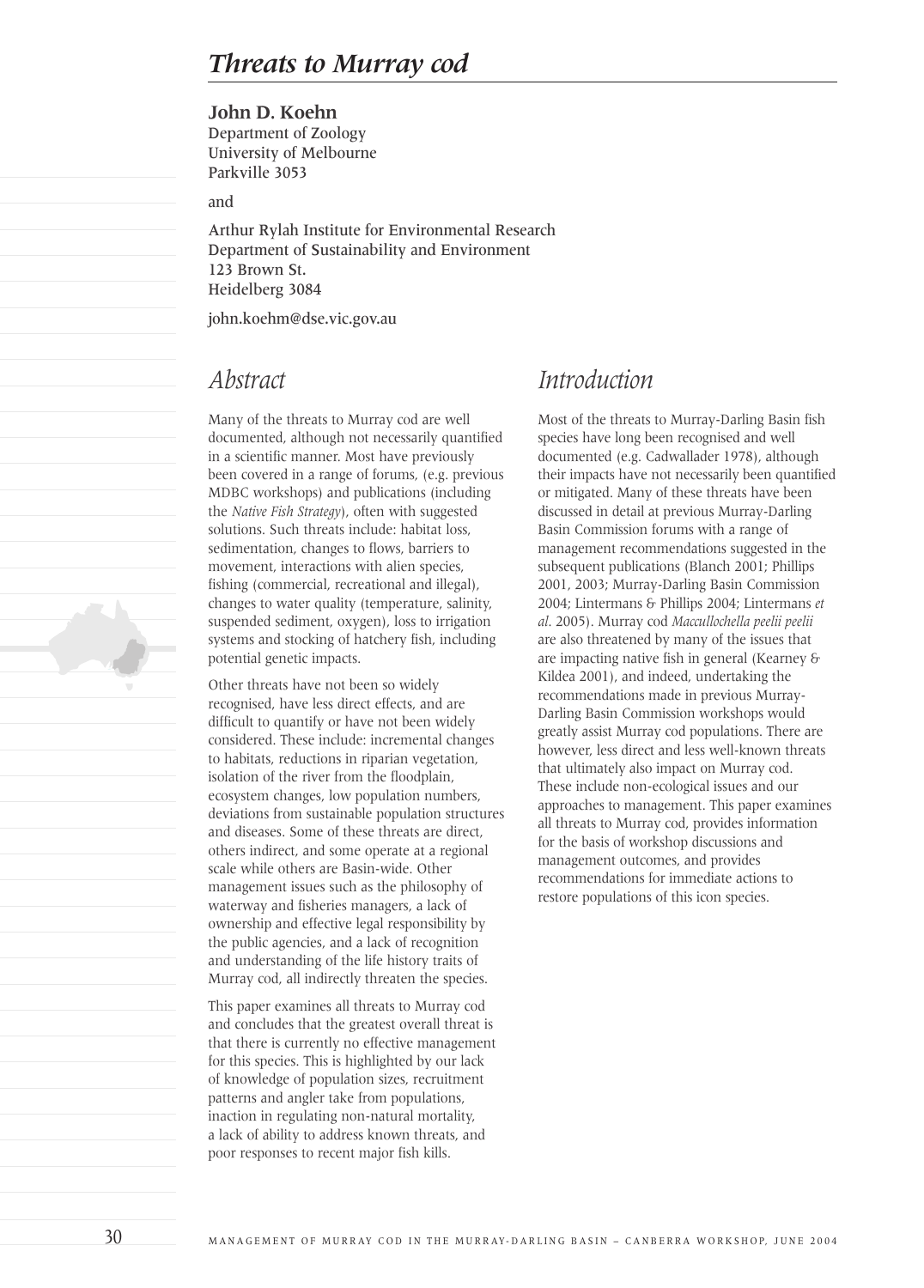# *Recognised threats to Murray cod*

### *Changes to flows*

Most debate regarding the importance of floods and a natural flow regime for native fish involves the contribution flow makes to conditions that enhance recruitment. While the applicability of the Flood Pulse Concept (Junk *et al*. 1989) to Australian fishes has recently been questioned (Humphries *et al*. 1999), it has been suggested that strong Murray cod recruitment follows years with high flow levels (Ye *et al*. 2000; Rowland 1998). Murray cod have been categorised as a main channel specialist (Humphries *et al*. 2002) that will utilise floodplain channels when they are flowing (Koehn 1996), but they do not appear to utilise the flood plain proper (King 2002). Changes to flows can alter downstream larval travel times and hence distances (Koehn *et al*. 2004), and can therefore affect population distributions. Variations in flow, often removed with the delivery of irrigation water, can stimulate fish movements (Mallen-Cooper *et al*. 1996) and assist in recolonisation.

#### *Loss to irrigation systems*

Losses of native fish, including Murray cod, into irrigation systems has recently been recognised for larvae, juveniles and adult fish (Koehn & Nicol 1998; Koehn *et al*. 2004), with presumed high mortalities when the channels are drawn down at the end of the irrigation season. There is a need for quantification of this risk and improved management of irrigation systems to reduce its impacts.

#### *Changes to water quality*

Suspended sediment, low oxygen levels, herbicides and altered water temperatures have all been suggested as possible causes of recent fish kills involving Murray cod (Koehn 2005; Sinclair 2005). These kills however, have probably been the result of a number of factors, exacerbated by a lack of flow, and have highlighted the fact that water quality problems remain a threat to this species. While such fish kills provide a graphic reminder of the critical impact of water quality changes, non-critical changes are more common and may have greater overall impacts. Cold-water pollution from low-level dam releases (see Phillips 2001) has been estimated to impact on at least

2800 km of stream in the Murray-Darling Basin (Ryan *et al*. 2003). This may affect spawning, egg and larval survival, swimming speeds, feeding and growth rates. For example, juvenile Murray cod held at 24.2 °C grew almost twice as long and 3.5 times as heavy as Murray cod held at 12.6 °C over a 3-month period (Ryan *et al*. 2003). High turbidities and salinities may also have adverse physiological or behavioural effects. Stratification may occur in pools due to temperature or salinity gradients and result in de-oxygenated, saline bottom layers (Anderson & Morison 1990).

#### *Barriers to movement*

There are more than 3600 structures that can impede fish movements in the Murray-Darling Basin. Recent research has increased our understanding of the movements of Murray cod, both for adults and larvae (Koehn 1996; Koehn & Nicol 1998; Humphries *et al*. 2002; King 2002), both in upstream and downstream directions. Movements of adult fish in both upstream and downstream directions provides challenges to ensure that large adult, prespawning fish can negotiate fishways, then return downstream safely. The downstream drift of larvae then provides a recolonisation and redistribution process for these young fish. Agencies that manage Murray cod need to recognise the mobility of various life stages and provide for adequate fish passage (Koehn *et al*. 2005).

#### *Habitat loss*

The removal of structural woody habitat has been widespread in Murray-Darling Basin rivers, particularly in lowland reaches over a large number of years (Mudie 1961; Phillips 1972; Gippel *et al*. 1992; Treadwell *et al*. 1999). We now have a better understanding of the importance of this habitat to adult and juvenile Murray cod (Koehn 1996). Reinstatement of woody habitat is now recommended as a priority action for river restoration (Murray-Darling Basin Commission 2004), and our understanding of its effects and fish-habitat relationships is increasing (Nicol *et al*. 2002). In general, more habitat can mean more fish, and suitable habitats are needed for all life stages. The infilling of undulations and holes by sedimentation may also impact on cod habitats and could blanket spawning substrates.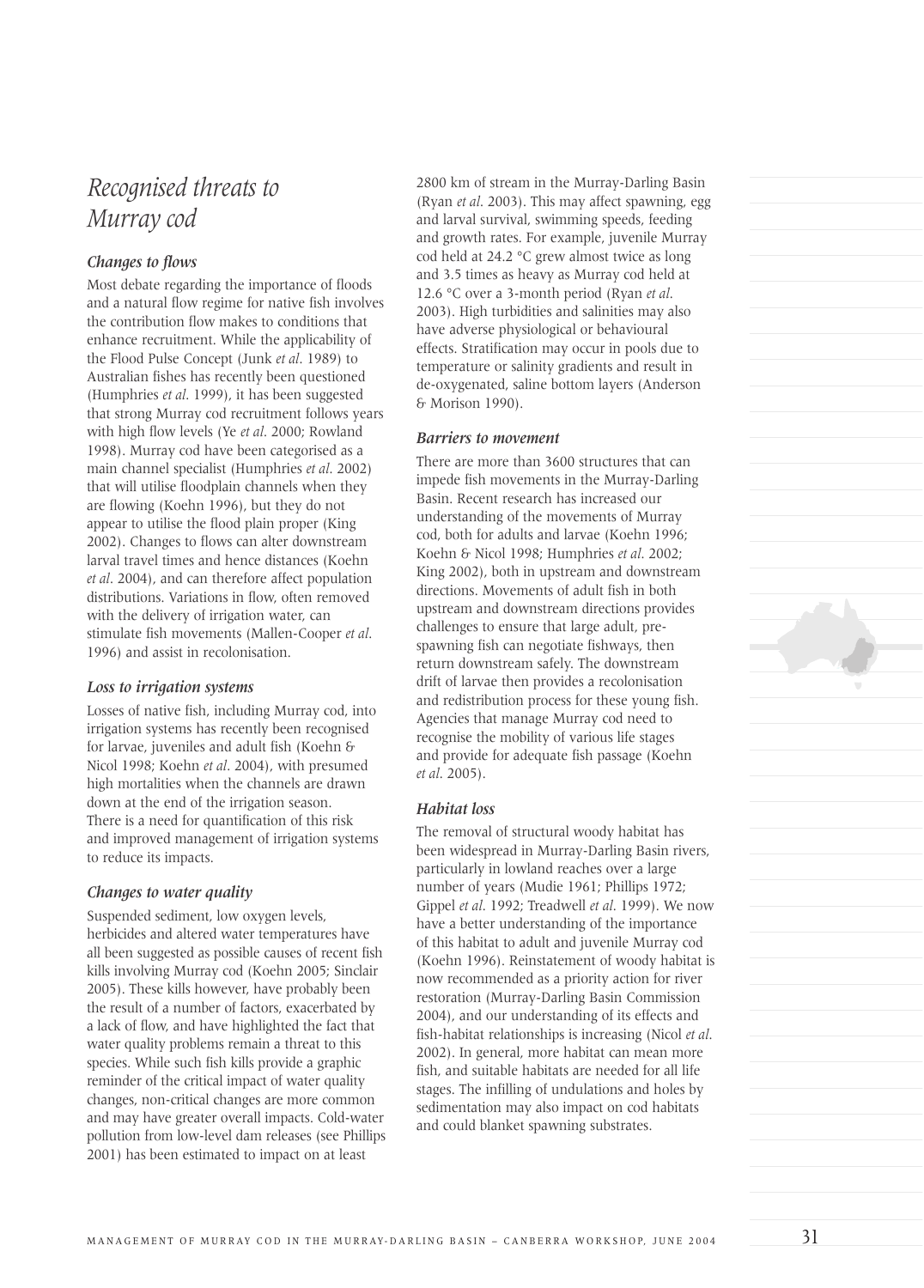

#### *Interactions with alien species*

Eleven introduced fish species are also present in the Murray-Darling Basin (Murray-Darling Basin Commission 2004). Of these carp *Cyprinus carpio,* redfin *Perca fluviatilis* and Gambusia *Gambusia holbrooki* are the most widespread. Carp receive the most public attention and are often blamed for many of the ills of the river. Recent reviews (Koehn *et al.* 2000; Koehn 2004) indicate that they are a typical invasive species, which is tough and well adapted to making the most of already degraded riverine environments. Carp now comprise a majority of the fish biomass in the Murray-Darling Basin (Harris & Gehrke 1997) and may compete in some way with Murray cod for habitat space. There is no evidence for any other form of competition between Murray cod and carp, although Murray cod are known to prey on juvenile carp (Koehn *et al.* 2000). In contrast, redfin are likely to have caused predation pressure on young Murray cod, and so may a range of other invasive species that may enter the Murray-Darling Basin e.g. banded grunter *Amniataba percoides* and *Tilapia*. Effects of other species such as Gambusia and oriental weatherloach *Misgurnus anguillicaudatus* that may nip fins or eat eggs are unknown.

#### *Life history strategy*

Understanding of Murray cod life history traits and population dynamics must be adequate to support scientifically based management and can help protect populations from perturbations. Long-lived marine animals generally have low fecundity, slow growth, infrequent recruitment, low von Bertlanffy growth coefficients (K<0.10) and are particularly vulnerable to extinction (Musick 1999). While Murray cod fecundity could only be classified as moderately low, average K values of 0.108 have been reported by Anderson *et al*. (1992), with rates as low as 0.06 for some river reaches (Rowland 1985). This is a warning sign for this species, as such animals tend to be particularly susceptible to excessive mortality and stock collapse, and resource mangers must be aware of the critical management requirements of such long-lived species (Musick 1999).

#### *Diseases*

Our understanding of the impacts of fish diseases on Murray cod is poor. A range of diseases including ectoparasitic protozoans such as *Chilodonella*, *Trichodina* and *Ichthyophthirius* are

widespread and can be problematic in fish culture conditions (Langdon 1988; Rowland & Ingram 1991), but their occurrence or impact in the wild is unknown. Redfin virus, epizootic haematopoietic necrosis (EHN) (Langdon *et al*. 1986) has been shown to be lethal to some native species, and Murray cod is susceptible and could be a carrier (Langdon 1988). Outbreak of a new iridovirus infection in cultured Murray cod in Victoria remains unconfirmed for wild fish (Prof. Richard Whittington unpubl. data). Potential impact of Barramundi Encephalitis Virus (BEV) is also unknown.

#### *Fishing*

Past commercial catches of Murray cod have obviously impacted on populations (Reid *et al*. 1997), although these fisheries are now closed. The loss of commercial fisheries however, also means the loss of the most comprehensive population data available on this species. To date, this data collection has not been replaced by any other method. Past commercial take has largely been replaced by increased take by recreational anglers, and this has not been quantified. Overfishing is recognised as a problem for some populations and targeting of legal-size fish may have severe impacts on population structures and may not be sustainable for many populations (see Nicol *et al*. 2005).

Take by illegal methods is indiscriminate and difficult to quantify but needs to be considered for population management. Illegal, unreported and unregulated fishing has been described as the theft of public resource and is a significant threat to the sustainable utilization of freshwater fish resources (DPI 2003). Illegal take of Murray cod may be exacerbated by the premium price paid for wild fish over cultured product (\$28 versus \$14 per kg) (DPI 2003). The use of set-lines targets large fish that are unlikely to be effectively harvested by rod and line anglers and has impacts on population viability by removing large, reproducing adults (Nicol *et al*. 2005). For Atlantic cod, older, larger fish have been shown to contribute the largest number of eggs and also produce the largest number of recruits likely to produce offspring with higher rates of survival (Cardinale & Arrhenius 2000 cited in Juanes 2003). Murray cod is a species that is particularly susceptible to angling in the months prior to the spawning season and the closed season instigated during this period is an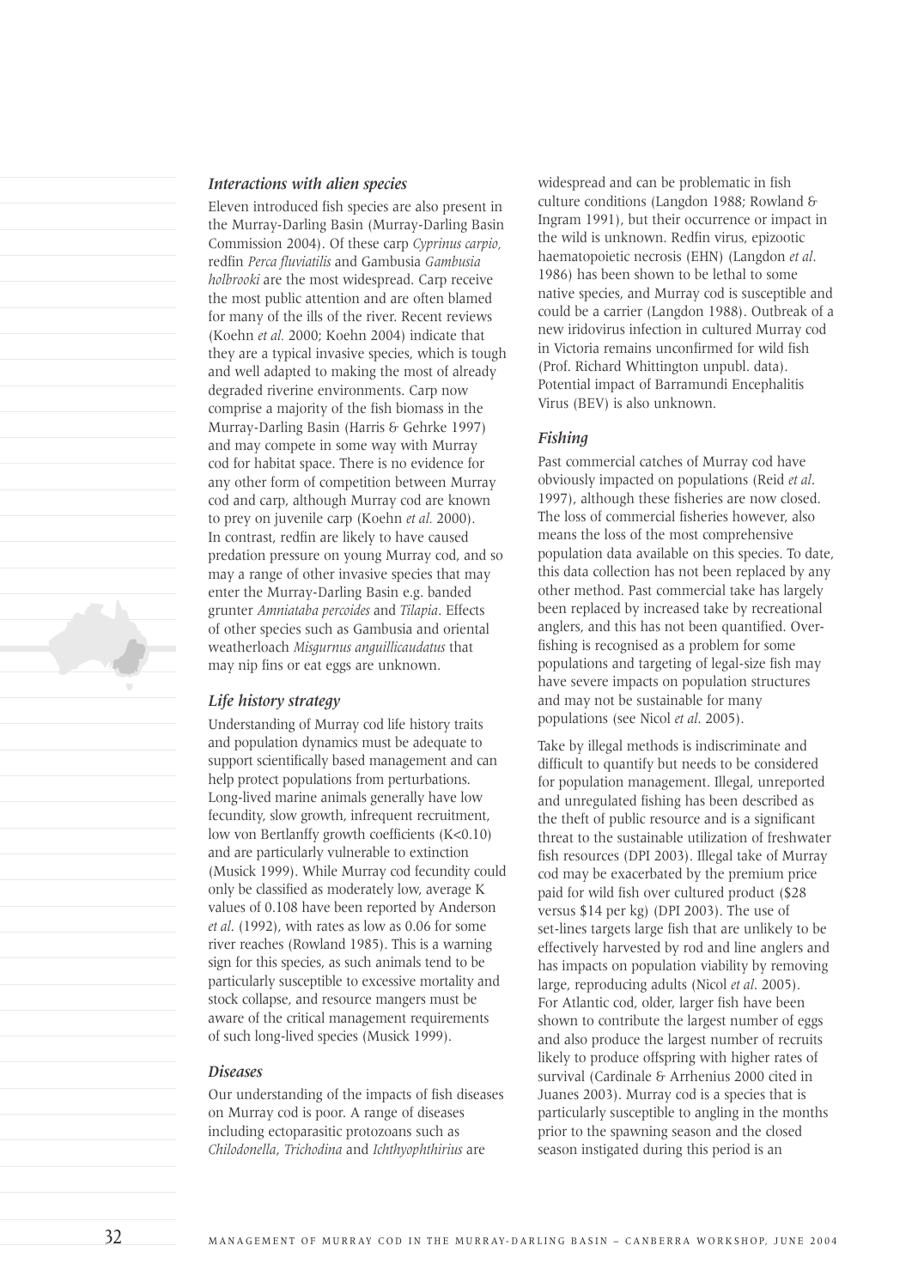appropriate measure, although its timing may be questioned in some areas. Similarly, closures during lake draw-downs and drought events where populations are particularly susceptible may be necessary to limit mortality.

#### *Hatchery stocking and genetic implications*

Stocking is an option often suggested to remedy reduced fish populations and has been adopted as a management tool by both well-meaning angler organisations and fisheries agencies. The greatest threat posed by the 'stocking paradigm', is that it provides and easy management option that can be used as an excuse to defer more difficult and expensive, but more effective management options. Other impacts of stocking have been reviewed in Phillips (2003).

The effectiveness of native fish stocking has not been quantified and while its success appears evident in impoundments, it is river fish populations that are under threat. There is no evidence of the success of river stocking and indeed, most of Victoria and all of New South Wales Murray cod stockings occur into impoundments. Total number of Murray cod stocked by government for all of New South Wales in 2002/03 was 426 000 fingerlings, all of which went into impoundments (www.fisheries.nsw.gov.au). Additional stocking by anglers brings the total number of Murray cod stocked across the entire state of NSW in this season to about 1 million fry. 'Recruitment' from stocking may remain limited compared to the number of recruits that can be produced by natural populations in many areas. The most valuable aspect of stocking is to re-establish populations in areas where there are very low population numbers or the species is locally extinct. Most stocking of Murray cod is however, undertaken to provide put-and-take fisheries rather than to re-establish wild populations. Stocking can in fact mask real natural population recruitment levels, and its necessity highlights the fact that populations are not sustainable under current exploitation rates.

Genetic diversity of wild populations may be adversely impacted by the addition of genetically limited hatchery-produced fish. Study of the genetic diversity of Murray cod released from Victorian hatchery stocking in 2001/2 were found not to be representative of natural populations with only 6 of 11 haplotypes present (Bearlin & Tikel 2003). Such genetic restriction

may be more severe in non-government hatcheries, and would be further exacerbated by line breeding for aquaculture for human consumption. There is currently no monitoring of the genetic stocks of hatchery fish.

#### *Less obvious threats*

Less direct and obvious threats to Murray cod populations may include:

- Reductions in riparian vegetation that result in reduced organic inputs including woody habitat.
- Incremental changes to habitats can have gradual effects on fish populations that are not obvious in the short-term.
- Ecosystem changes such as changes in overall river productivity (perhaps caused by a change in water temperature), or the 'removal' of large amounts of carbon 'locked away' in the biomass of carp, can indirectly affect fish populations.
- Low population numbers can result in the 'Allee' effect and consequent difficulty in finding mates at low population densities (Allee 1931).
- Population fragmentation and incremental population loss decreases the chance of being able to recolonise after catastrophic events.
- Deviations from sustainable population structures through the loss of an overproportion of breeding adults, for example, can add risk to long-term population viability.

The philosophy and responsibility of waterway managers with a priority to provide water for agricultural and domestic use, means that the protection of fish populations has a much lower priority, despite any environmental assurances under their charter. The philosophy of fishery managers must change with the formal listing of Murray cod as a threatened species, and appropriate management changes must be made to balance exploitation and conservation goals. Lack of 'ownership', understanding and responsibility by both the public and a variety of waterway management agencies and their staff needs to be addressed. Current angler input into Murray cod management to date largely only involves stocking and fishing regulations. General support for Murray cod as a species must be adequate to ensure it receives appropriate management attention and resources. The importance of this icon species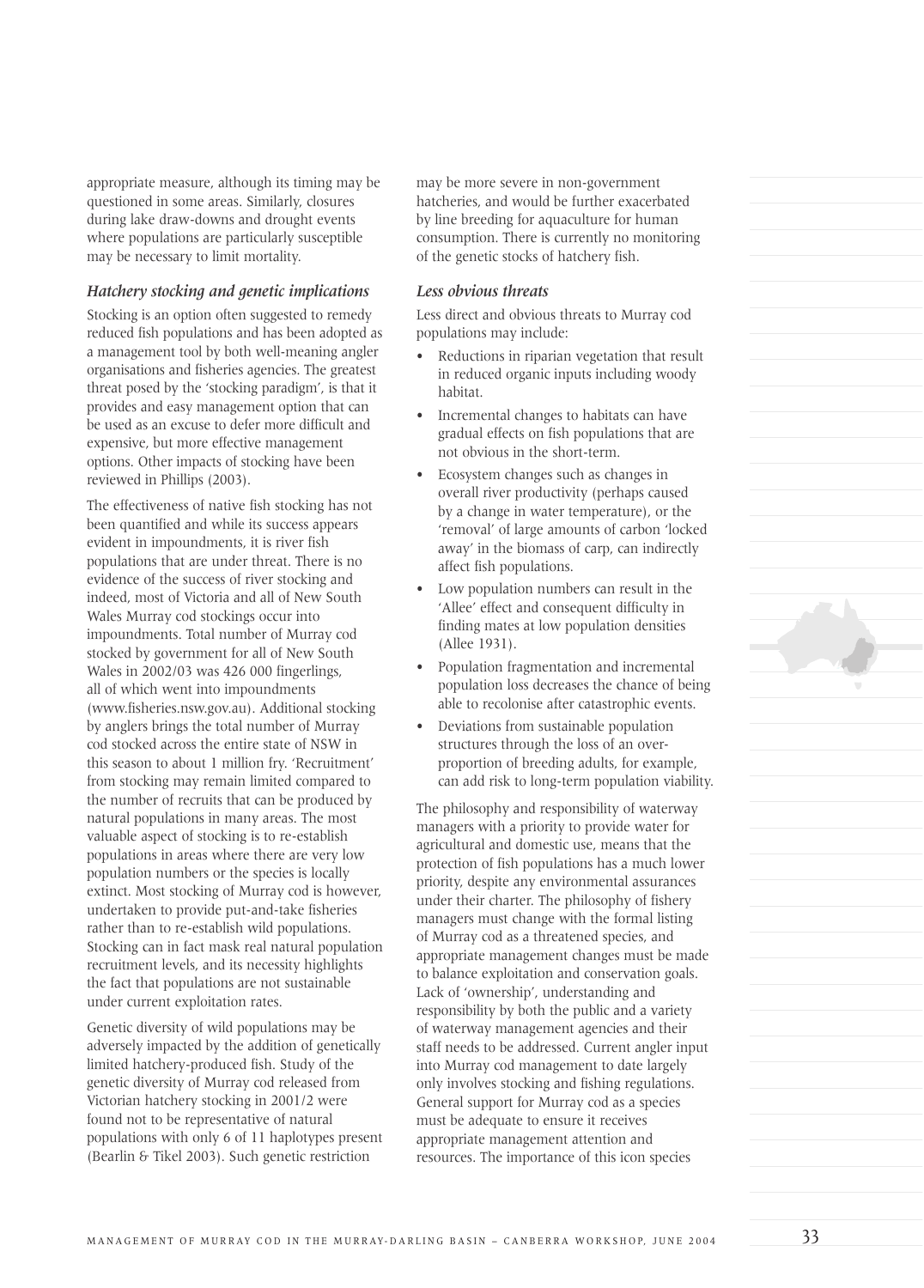to river health needs to be emphasised to both management agencies and the public.

#### *The real threat*

After consideration of the threats above, it became obvious that the greatest threat to Murray cod populations in Australia is the fact that there is currently NO effective management for this species. Murray cod live in highly managed environments, yet specific management to protect this icon species is minimal and ineffective, as indicated by reduced populations and recent fish kills (Koehn 2005; Sinclair 2005). Murray cod has been listed as a threatened species under the Flora and Fauna Guarantee Act in Victoria since 1992, but no Action Statement outlining management action has yet been produced.

At the most basic level there is no management of populations. This can be most easily explained as population change being the difference between recruitment and mortality. In general, there is no targeted monitoring or assessment of Murray cod population sizes. There is certainly no monitoring or assessment of recruitment, and there are no real figures available for mortalities of different age-classes or the take of 'adult' Murray cod from these populations. Angling regulations remain the main management action for Murray cod. These however, are often largely based on instinct rather than science, sometimes just maintain the 'status quo', rather than aiming for population rehabilitation, are uniform across large portions of the species' range and are difficult to adequately enforce. Size and bag limits do not necessarily protect the components of the population intended (see Nicol *et al*. 2005) and do not necessarily govern take. The effectiveness of such regulations on Murray cod populations have not been quantified and there is no quantification of angler take  $(=$  adult mortality) or other forms of mortality from populations.

While many threats to Murray cod have been recognised and management recommendations made, most of these threats are still operating. There are currently no protected Murray cod populations, nor critical habitats declared, despite provisions in Commonwealth and State threatened species legislation (Environment Protection and Biodiversity Conservation Act and Flora and Fauna Guarantee Act).

### *Discussion*

Murray cod is an icon species of the Murray-Darling Basin that has recently been listed as a threatened species under Federal legislation. There is an urgent need for a change in management philosophy from one of exploitation to that of protection of a threatened species, to reflect this current status. This change of status also needs to be conveyed to the public. The lack of active, targeted management for this icon species is quite concerning. More detailed management that involves public ownership may be modeled from the management of fish species with similar biology elsewhere, such as sturgeon in North America. There are numerous species and stocks of sturgeon, with intense efforts to manage and protect them. These species have many similarities to Murray cod in that they are large and long-lived, have relatively low fecundity, have been reduced by many threats including harvest, and can be classed as an icon species (van Winkle *et al*. 2002). There are a range of community/government agency/research partnerships that have formed to protect and manage different sturgeon populations. These have resulted in public workshops and the development of management plans that cover many issues similar to those raised for Murray cod in this workshop (e.g. Wisconson Lake sturgeon management plan (DNR 2004), Alberta's lake sturgeon management plan (Gov.ab 2004; www.sturgeonfortomorrow.org)).

The listing of Murray cod nationally as a vulnerable species is a wake-up call for us all to increase the intensity of our management efforts toward this species. It is only with a greater recognition of the threats to Murray cod populations, and the dedicated implementation of targeted management actions to address them, that we can resurrect this icon species of the Murray-Darling Basin.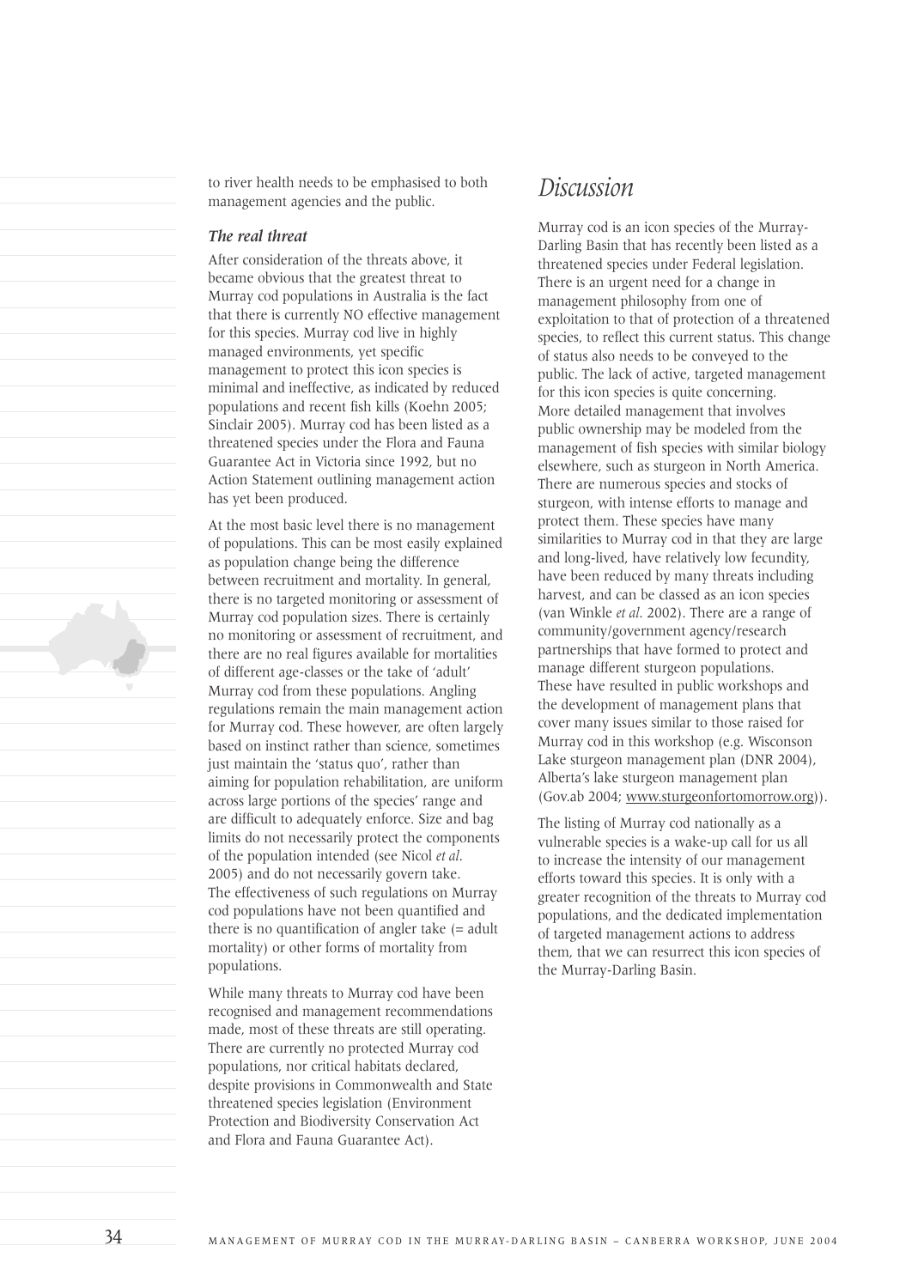## *Management recommendations*

There is the need for:

- 1. Overarching national management and recovery plans for Murray cod
- 2. An ongoing understanding of Murray cod population dynamics and consequent active management and responsive regulations
- 3. Establishment of a Murray-Darling Basin Murray cod assessment group
- 4. Addressing of all key threats
- 5. Information on biological responses of Murray cod to threats and threat abatement
- 6. Determining legal 'ownership' and definition of agency responsibility and accountability for Murray cod populations
- 7. Protection of some Murray cod populations and determination, declaration and protection of critical habitat areas
- 8. Enhancement of public 'ownership' of Murray cod and the status of Murray cod as an icon species
- 9. Banning of the use of set lines
- 10. Determination of the effectiveness of stocking and a move away from the 'stocking paradigm'

## *Acknowledgments*

Thanks to Ivor Stuart for conversations regarding this paper and comments on the manuscript.

# *References*

Allee,W.C. 1931. Animal Aggregations: A Study in General Sociology. University of Chicago Press, Illinois.

Anderson, J.R. and Morison, A.K. 1989. Environmental flow studies for the Wimmera River, Victoria. Part D. Fish populations – past, present and future. Conclusions and recommendations. *Arthur Rylah Institute for Environmental Research Technical Report Series* No. 76. Department of Conservation, Forests and Lands, Melbourne.

Anderson, J.R., Morison, A.K. and Ray, D.J. 1992. Age and growth of Murray cod *Maccullochella peelii* (Perciformes: Percichthyidae), in the lower Murray-Darling Basin, Australia, from thin-sectioned otoliths. *Australian Journal of Marine and Freshwater Research* 43: 983-1012.

Bearlin, A.A. and Tikel, D. 2003. Conservation genetics of Murray-Darling Basin fish: silver perch, Murray cod and trout cod. Pp. 59-82. In: Phillips, B. (comp.) Managing fish translocation and stocking in the Murray-Darling Basin, workshop held in Canberra, 25-26 September 2002: Statement, recommendations and supporting papers. WWF, Australia.

Blanch, S. (ed.) 2001. *The Proceedings of The Way Forward on Weirs.* Presented on 18-19th August 2000, at the Centenary Lecture Theatre, Royal North Shore Hospital, St. Leonards, NSW. Inland Rivers Network, Sydney.

Cadwallader, P.L. 1978. Some causes of the decline in range and abundance of native fish in the Murray-Darling River System. *Proceedings of the Royal Society of Victoria* 90: 211-224.

Cardinale, M. and Arrhenius, F. 2000. The relationship between stock and recruitment: are the assumptions valid? *Marine Ecology Progress Series* 196: 305-309.

#### DNR 2004. www.dnr.state.wi.us/org/water/fhp/fish/ sturgeon/objrec.html

Department of Primary Industries 2003. Wild native freshwater fish trade compliance strategy 2003/4. Prepared by the native freshwater fish trade compliance workshop, Swan Hill, May 2003. DPI, Victoria.

Gippel C.J., Finlayson B.L., and O'Neill I.C. 1992. *The Hydraulic Basis for Snag Management*. Centre for Applied Hydrology, Dept. of Civil and Agricultural Engineering: University of Melbourne.

#### Gov.ab. 2004. www.gov.ab.ca/srdf/fw/fishing/ strønnln.html

Harris, J.H. and Gehrke, P.C. 1997. *Fish and Rivers in Stress – The NSW Rivers Survey*. NSW Fisheries Office of Conservation and the Cooperative Research Centre for Freshwater Ecology, Cronulla and Canberra.

Humphries, P., King, A.J. and Koehn, J.D. 1999. Fishes, flows and floodplains: links between Murray-Darling freshwater fish and their environment. *Environmental Biology of Fishes* 56: 129-151.

Humphries, P., Serafini, L.G. and King, A.J. 2002. River regulation and fish larvae: variation through space and time. *Freshwater Biology* 47: 1307-1331.

Juanes, F. 2003. The allometry of cannibalism in piscivorous fishes. *Canadian Journal of Fisheries and Aquatic Sciences* 60: 594-602.

Junk, W.J., Bayley, P.B. and Sparks, R.E. 1989. The flood pulse concept in river-floodplain systems. *Canadian Special Publication of Fisheries and Aquatic Sciences* 106: 110-27.

Kearney, R.E. and Kildea, M.A. 2001. *The Status of Murray cod in the Murray-Darling Basin*. Report to Environment and Heritage. University of Canberra, Belconnen.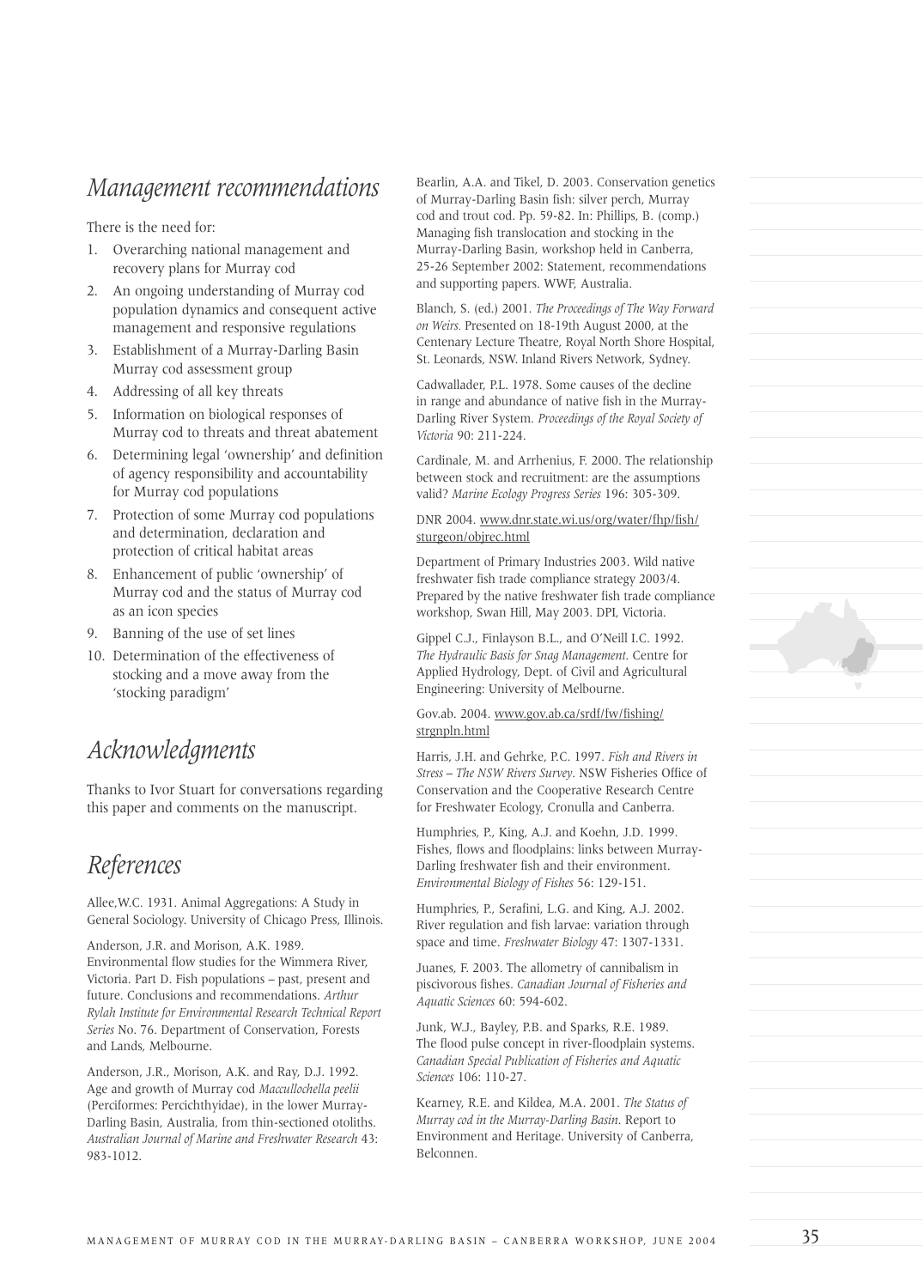King, A.J. 2002. *Recruitment ecology of fish in Murray-Darling Basin floodplain rivers*. PhD thesis, Monash University, Melbourne.

Koehn, J.D. 1997. Habitats and movements of freshwater fish in the Murray-Darling Basin. Pp 27-32 *In* Banens, R.J. & Lehane, R. (eds) *1995 Riverine Environment Research Forum. Proceedings of the inaugural Riverine Environment Research Forum of MDBC Natural Resource Management Strategy funded projects, held 4-6 October 1995 in Attwood, Victoria*. Murray-Darling Basin Commission, Canberra.

Koehn, J.D. 2004. Carp (*Cyprinus carpio*) as a powerful invader in Australian waterways. *Freshwater Biology*  49: 882-894.

Koehn, J.D. 2005. The loss of valuable Murray cod in fish kills: a science and management perspective. (this proceedings).

Koehn, J. and Nicol, S. 1998. Habitat and movement requirements of fish. Pp. 1-6. *In:* Banens, R.J. and Lehane, R (eds.) *1996 Riverine Environment Research Forum*. *Proceedings of the inaugural Riverine Environment Research Forum, Brisbane, October 1996.* Murray-Darling Basin Commission, Canberra.

Koehn, J.D., Brumley, A.R. and Gehrke, P.C. 2000. *Managing the Impacts of Carp.* Bureau of Resource Sciences.

Koehn, J., Stuart, I. and Crook, D. 2004. Linking the ecological importance of downstream fish movements to management of Murray-Darling Basin fish populations. *In*: Lintermans, M. and Phillips, B. (eds)(2004). *Downstream movement of fish in the Murray-Darling Basin. Statement, recommendations and supporting papers from a workshop held in Canberra 3-4 June 2003*. Murray-Darling Basin Commission, Canberra.

Langdon, J.S. 1988. Prevention and control of fish diseases in the Murray-Darling Basin. Pp 163-172. *In*: Proceedings of the Workshop on Native Fish Management, Canberra, 16-17 June 1988. Murray Darling Basin Commission, Canberra.

Langdon, J.S., Humphrey, J.D. Williams, L.M., Hyatt, A.D. and Westbury, H.A. 1986. First virus isolation from Australian fish : an iridovirus-like pathogen from redfin perch, *Perca fluviatilis* L. *Journal of Fish Diseases* 9:263-268.

Lintermans, M. and Phillips, B. (eds)(2004). *Downstream Movement of Fish in the Murray-Darling Basin. Statement, recommendations and supporting papers from a workshop held in Canberra 3-4 June 2003*. Murray-Darling Basin Commission, Canberra.

Lintermans, M, Cottingham, P. and O'Connor, R. (eds) 2005 *Fish Habitat Rehabilitation and Management in the Murray-Darling Basin. Statement, recommendations and supporting papers from a workshop held in Albury, 10-11 February 2004*. Murray-Darling Basin Commission, and Cooperative Research Centre for Freshwater Ecology. Canberra.

Mallen-Cooper, M, Stuart, I.G., Hides-Pearson, F. and Harris, J.H. 1995. *Fish migration in the Murray River and assessment of the Torrumbarry fishway*. Final report to the Murray-Darling Basin Commission for NRMS project N002.

Mudie, I.M. 1961. *Riverboats*. Rigby Limited: Adelaide.

Murray-Darling Basin Commission. 2004. *Native Fish Strategy for the Murray-Darling Basin 2003-2013*. Canberra, Murray-Darling Basin Commission. www.mdbc.gov.au

Musick, J.A. 1999. Ecology and conservation of long-lived marine animals. *American Fisheries Society Symposium* 23: 1-10.

Nicol, S., Lieschke, J., Lyon, J. and Hughes, V. 2002. *Resnagging Revolution. River Rehabilitation Through Resnagging*. Final report to AFFA River Rehab program. Arthur Rylah Institute for Environmental Research, Victoria.

Nicol, S., Todd, C., Koehn J. and Lieschke J. 2005. New information and key knowledge gaps for Murray cod regulations. (this proceedings).

Phillips, B. (ed.) 2001. *Thermal pollution of the Murray-Darling waterways: Workshop held at Lake Hume, 18-19 June 2001: Statement and recommendations plus supporting papers*. Inland Rivers Network and World Wide Fund for Nature, Sydney.

Phillips, B. (comp.) 2003. *Managing fish translocation and stocking in the Murray-Darling Basin, workshop held in Canberra, 25-26 September 2002: Statement, recommendations and supporting papers*. WWF, Australia.

Phillips, P.J. 1972. *River Boat Days*. Lansdowne Press, Melbourne.

Reid, D.D., Harris, J.H. and Chapman, D.J. 1997. *NSW inland commercial fishery data analysis*. FRDC project No. 94/027 Report.

Rowland, S.J. 1985. Aspects of the biology and artificial breeding of Murray cod, *Maccullochella peelii* and eastern freshwater cod, *M. ikei* sp. nov. (Pisces : Percichthyidae). PhD thesis, School of Biological Sciences, Macquarie University, Sydney.